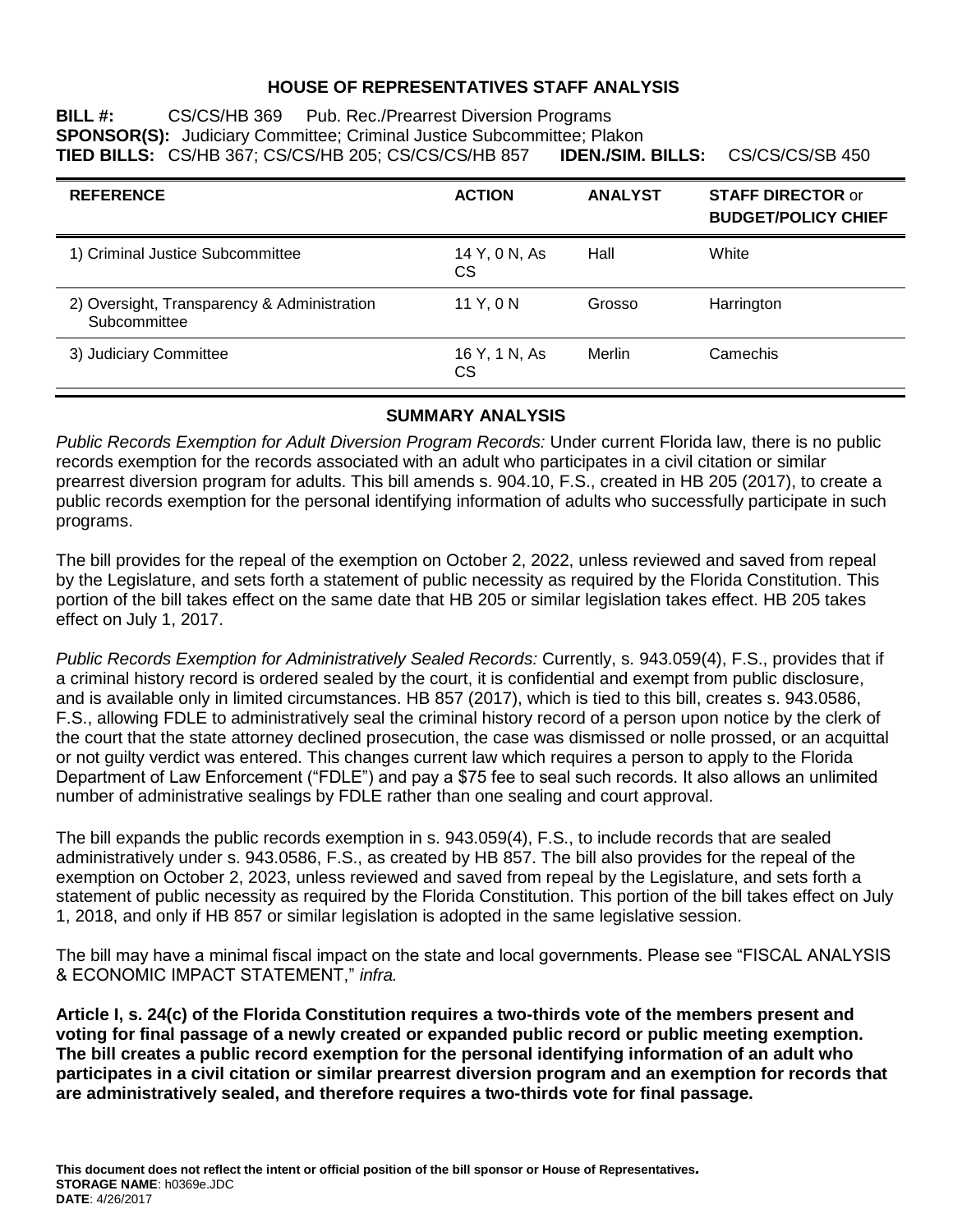### **FULL ANALYSIS**

## **I. SUBSTANTIVE ANALYSIS**

## A. EFFECT OF PROPOSED CHANGES:

### **Present Situation**

### Public Records, Generally

Article I, s. 24(a) of the Florida Constitution sets forth the state's public policy regarding access to government records. The section guarantees every person a right to inspect or copy any public record of the legislative, executive, and judicial branches of government. The Legislature, however, may provide by general law for the exemption of records from the requirements of article I, s. 24(a) of the Florida Constitution provided the exemption passes by two-thirds vote of each chamber, states with specificity the public necessity justifying the exemption (public necessity statement), and is no broader than necessary to meet its public purpose.<sup>1</sup>

The Florida Statutes also address the public policy regarding access to government records. Section 119.07(1), F.S., guarantees every person a right to inspect and copy any state, county, or municipal record, unless the record is exempt.

The Open Government Sunset Review ("OGSR") Act<sup>2</sup> provides that a public record exemption may be created or maintained only if it serves an identifiable public purpose and the "Legislature finds that the purpose is sufficiently compelling to override the strong public policy of open government and cannot be accomplished without the exemption."<sup>3</sup> However, the exemption may be no broader than is necessary to meet one of the following purposes:

- Allow the state or its political subdivisions to effectively and efficiently administer a governmental program, which administration would be significantly impaired without the exemption;
- Protect sensitive personal information that, if released, would be defamatory or would jeopardize an individual's safety; however, only the identity of an individual may be exempted under this provision; or
- Protect trade or business secrets.<sup>4</sup>

The OGSR Act requires the automatic repeal of a public records exemption on October 2nd of the fifth year after its creation or substantial amendment, unless the Legislature reenacts the exemption.<sup>5</sup>

### **Public Records Exemptions for Certain Criminal Records**

### Adult Criminal History Records

A criminal history record includes the disposition of an arrest, whether it results in a conviction, acquittal, or dismissal of the charges before trial.<sup>6</sup> Generally, Florida law allows dissemination of criminal justice information<sup>7</sup> to the public. Section 943.053, F.S., provides that an adult's criminal

 $\overline{a}$ 

**STORAGE NAME**: h0369e.JDC **PAGE: 2** <sup>7</sup> "Criminal Justice Information" means information on individuals collected or disseminated as a result of arrest, detention, or the initiation of a criminal proceeding by criminal justice agencies, including arrest record information, correctional and release information, criminal history record information, conviction record information, offender registration information, identification record information, and wanted persons record information." s. 943.045(12), F.S.

**DATE**: 4/26/2017

<sup>1</sup> FLA. CONST. art. I, s. 24(c).

 $2$  s. 119.15, F.S.

 $3$  s. 119.15(6)(b), F.S.

<sup>4</sup> *Id.*

 $<sup>5</sup>$  s. 119.15(3), F.S.</sup>

<sup>6</sup> Florida Department of Law Enforcement, *Seal and Expunge Frequently Asked Questions*, http://www.fdle.state.fl.us/cms/Seal-and-Expunge-Process/Frequently-Asked-Questions.aspx#Charges\_dropped\_dismissed (last visited Feb. 5, 2017).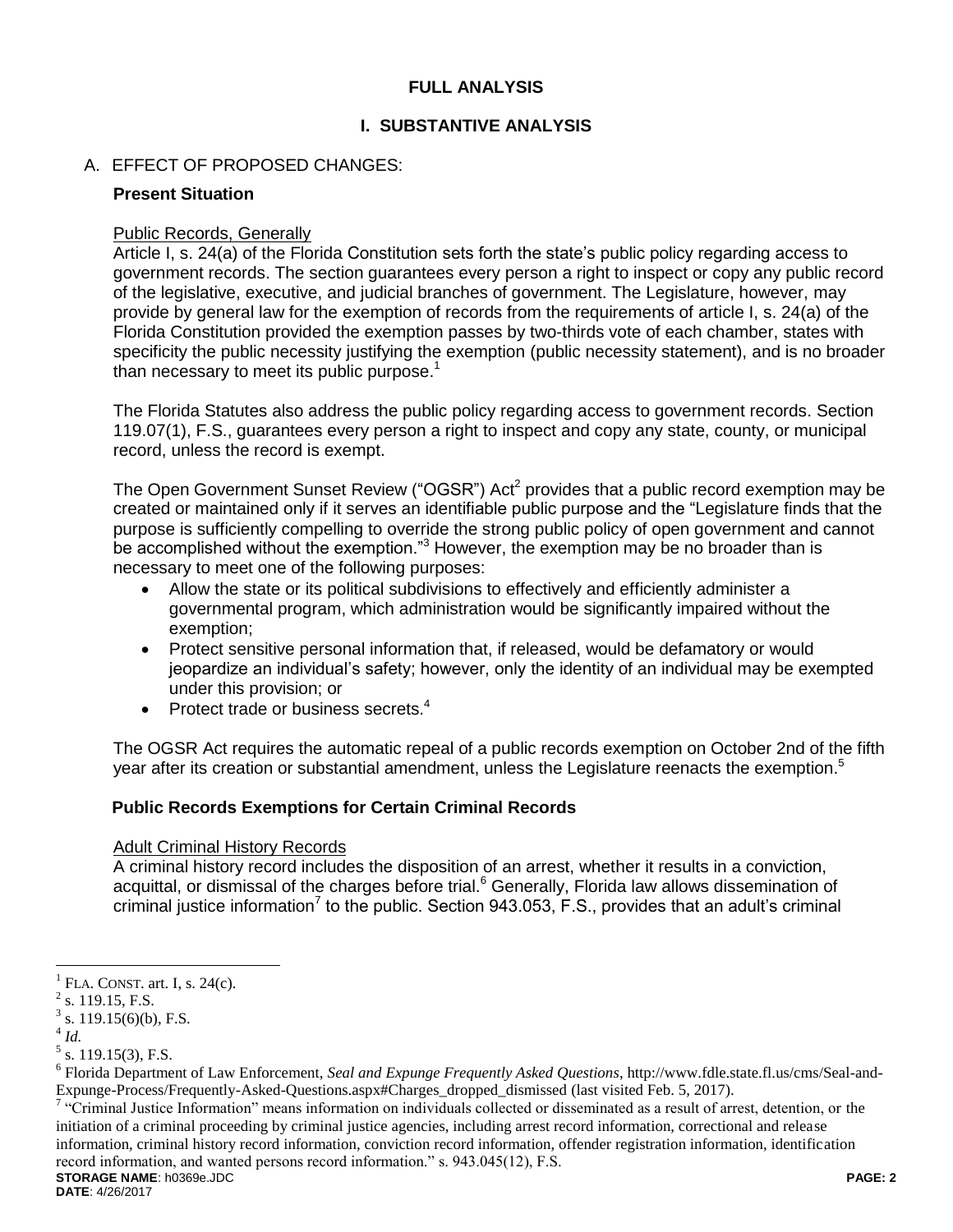history information<sup>8</sup> is available to criminal justice agencies for criminal justice purposes free of charge, and to persons in the private sector upon payment of a fee.<sup>9</sup> Persons seeking to prevent such disclosure may obtain a court order making criminal history records confidential and exempt from the provisions of s. 119.07(1), F.S., and article I, s. 24(a) of the Florida Constitution by petitioning for:

- Court-ordered sealing; $^{10}$  or
- $\bullet$  Court-ordered expunction.<sup>11</sup>

### Effect of a Criminal History Record

Research estimates that as many as one in three adults in the United States have a criminal record.<sup>12</sup> The Federal Bureau of Investigation maintains a database of records compiled when a suspected offender is arrested and fingerprinted by local, state, or federal law enforcement agencies.<sup>13</sup> Private consumer reporting agencies offer background reports for sale to employers, but often times utilize databases that may include outdated court records.<sup>14</sup> Consequently, any contact with the criminal justice system, including arrests that do not lead to conviction, can have long-lasting effects on a person's employment, housing, education and other opportunities.<sup>15</sup>

# Sealing of Criminal History Records

To be eligible for the sealing of a criminal history record, an applicant must petition the court, under s. 943.059(1), F.S., by providing a sworn statement attesting that he or she:

- Has never been adjudicated guilty of a criminal offense or comparable ordinance violation;
- Has not been adjudicated guilty for any of the acts stemming from the arrest or alleged criminal activity to which the petition to seal pertains;
- Has never had a prior sealing or expunction of criminal history record; and
- Is otherwise eligible and does not have any other petition to seal or expunge pending before any court.<sup>16</sup>

A person seeking to have a criminal history record sealed must first obtain a certificate of eligibility ("COE") from the Florida Department of Law Enforcement ("FDLE") by paying a \$75 processing fee and satisfying other criteria.<sup>17</sup> A petition to a court to seal a criminal history record is complete only when accompanied by a valid COE issued by FDLE and a sworn statement attesting that the petitioner satisfies the criteria in s. 943.059(1), F.S., for sealing such a record.

Section 943.059(4), F.S., provides that if a criminal history record is ordered sealed by the court, it is confidential and exempt from the provisions of s. 119.07(1), F.S., and article I, s. 24(a) of the Florida Constitution, and available only to:

- The person who is the subject of the record, or their attorney;
- Criminal justice agencies for criminal justice purposes;<sup>18</sup>

 $\overline{a}$ 

<sup>&</sup>lt;sup>8</sup> "Criminal history information" means "information collected by criminal justice agencies on persons, which information consists of identifiable descriptions and notations of arrests, detentions, indictments, informations, or other formal criminal charges and the disposition thereof. The term does not include identification information, such as biometric records, if the information does not indicate involvement of the person in the criminal justice system." s. 943.045(5), F.S.

 $9^9$  s. 943.053(3)(a), F.S.

 $10$  s. 943.059, F.S.

 $11$  s. 943.0585, F.S.

<sup>12</sup> Matthew Friedman, Brennan Center for Justice at New York University School of Law, *Just Facts: As Many Americans Have Criminal Records As College Diplomas*, https://www.brennancenter.org/blog/just-facts-many-americans-have-criminal-recordscollege-diplomas (last visited Feb. 6, 2017).

<sup>13</sup> *Id*.

<sup>&</sup>lt;sup>14</sup> The result being that even some expunged arrests are reported to employers. Brendan Lynch, Talk Poverty, *Never Convicted*, but *Held Back by a Criminal Record*, https://talkpoverty.org/2014/12/09/held-back-by-a-criminal-record/ (last visited Feb. 6, 2017). <sup>15</sup> Justice Center, The Council of State Governments, *Clean Slate Clearinghouse*, https://csgjusticecenter.org/cleanslate (last visited Feb. 6, 2017).

 $^{16}$  s. 943.059(1)(b)1.-4., F.S.

 $17$  S. 943.059(2)(a)-(f), F.S.

**STORAGE NAME**: h0369e.JDC **PAGE: 3 DATE**: 4/26/2017  $^{18}$  Such purposes include conducting criminal history background check for firearms purchases and transfers. s. 943.059(4), F.S.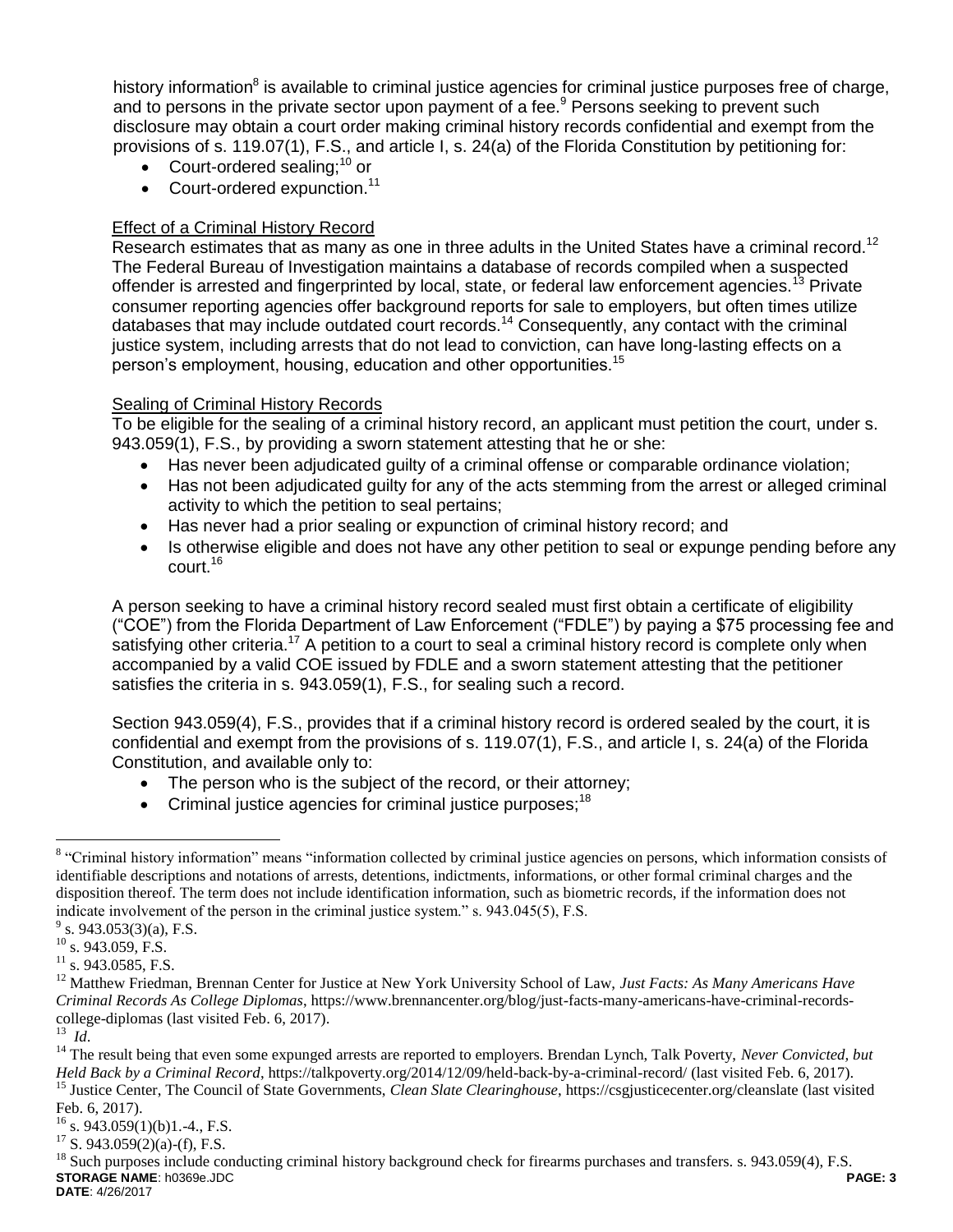- Judges; and
- **Certain entities for licensing, access authorization, and employment purposes.**<sup>19</sup>

An order sealing a criminal history record does not require the record be destroyed and criminal justice agencies may continue to maintain the record. An adult, whose criminal history record has been sealed, may lawfully deny or fail to acknowledge the arrest covered by the sealed record, except in certain specific instances.<sup>20</sup>

#### Expunction of Criminal History Records

To be eligible for expunction, an applicant must petition the court providing a sworn statement that he or she:

- Has never been adjudicated guilty of a criminal offense or comparable ordinance violation;<sup>21</sup>
- Has not been adjudicated guilty for any of the acts stemming from the arrest or alleged criminal activity to which the petition to expunge pertains;
- $\bullet$  Has not received a prior sealing or expunction of a criminal history record;<sup>22</sup> and
- $\bullet$  Is otherwise eligible and does not have any other petition to expunge or seal before any court.<sup>23</sup>

He or she must also obtain a written statement of the state attorney or statewide prosecutor indicating that a charging document was not issued in the case, or the case was dismissed or nolle prossed, and did not result in a trial.<sup>24</sup>

If a court orders expunction, the criminal history record must be physically destroyed by any criminal justice agency having custody of the record, except that it must be retained by Florida Department of Law Enforcement (FDLE). The record retained by FDLE is confidential and exempt from the provisions of s. 119.07(1), F.S., and article I, s. 24(a) of the Florida Constitution, and is not available to any person or entity without a court order. When a criminal history record has been expunged, the subject of the record may lawfully deny or fail to acknowledge the arrests covered by the expunged record, except in certain specified circumstances.<sup>25</sup>

#### Prearrest Diversion Programs

HB 205 (2017), which is tied to this bill, creates s. 901.40, F.S., to encourage local communities and public or private educational institutions to implement prearrest diversion programs. The bill provides a framework for a model Adult Civil Citation Program ("ACCP") that allows a law enforcement officer, at the officer's sole discretion, to issue a civil citation or similar prearrest diversion program notice to an adult who:

- Commits a qualifying misdemeanor offense (as determined by the program);
- Does not contest that he or she committed the offense; and

 $\overline{a}$ <sup>19</sup> *Id*.

 $20$ The subject of the record may not deny the existence of the sealed record when they are seeking employment with a criminal justice agency; a defendant in a criminal prosecution; concurrently or subsequently petitions for either expunction or sealing; seeking admission to the Florida Bar; seeking certain employment or professional licenses; seeking appointment as a guardian; subject to a background check when attempting to purchase a firearm; or seeking a license to carry a concealed weapon or firearm. s. 943.059(4)(a), F.S.

 $21$  A pardon does not have the effect of erasing guilt so that a conviction is treated as though it never occurred. A pardoned individual cannot satisfy the requirements for a certificate of eligibility for an expunction. *R.J.L. v. State*, 887 So. 2d 1268, 1281 (Fla. 2004).

<sup>22</sup> Unless expunction is sought of a criminal history record that was previously sealed for 10 years and the record is now otherwise eligible for expunction. s.  $943.0585(1)(b)3$ ., F.S.

 $23\,$  s. 943.0585(1), F.S.

 $^{24}$ s. 943.0585(2), F.S.

**STORAGE NAME**: h0369e.JDC **PAGE: 4** <sup>25</sup> A person may not deny the existence of the expunged record when they are seeking employment with a criminal justice agency; a defendant in a criminal prosecution; concurrently or subsequently petitions for either expunction or sealing; seeking admission to the Florida Bar; seeking certain employment or professional licenses; or seeking appointment as a guardian. The existence of the expunged record is confidential, except that FDLE must disclose the record of expunction to these entities for their respective licensing, access authorization, or licensure decisions. s. 943.0585(4), F.S.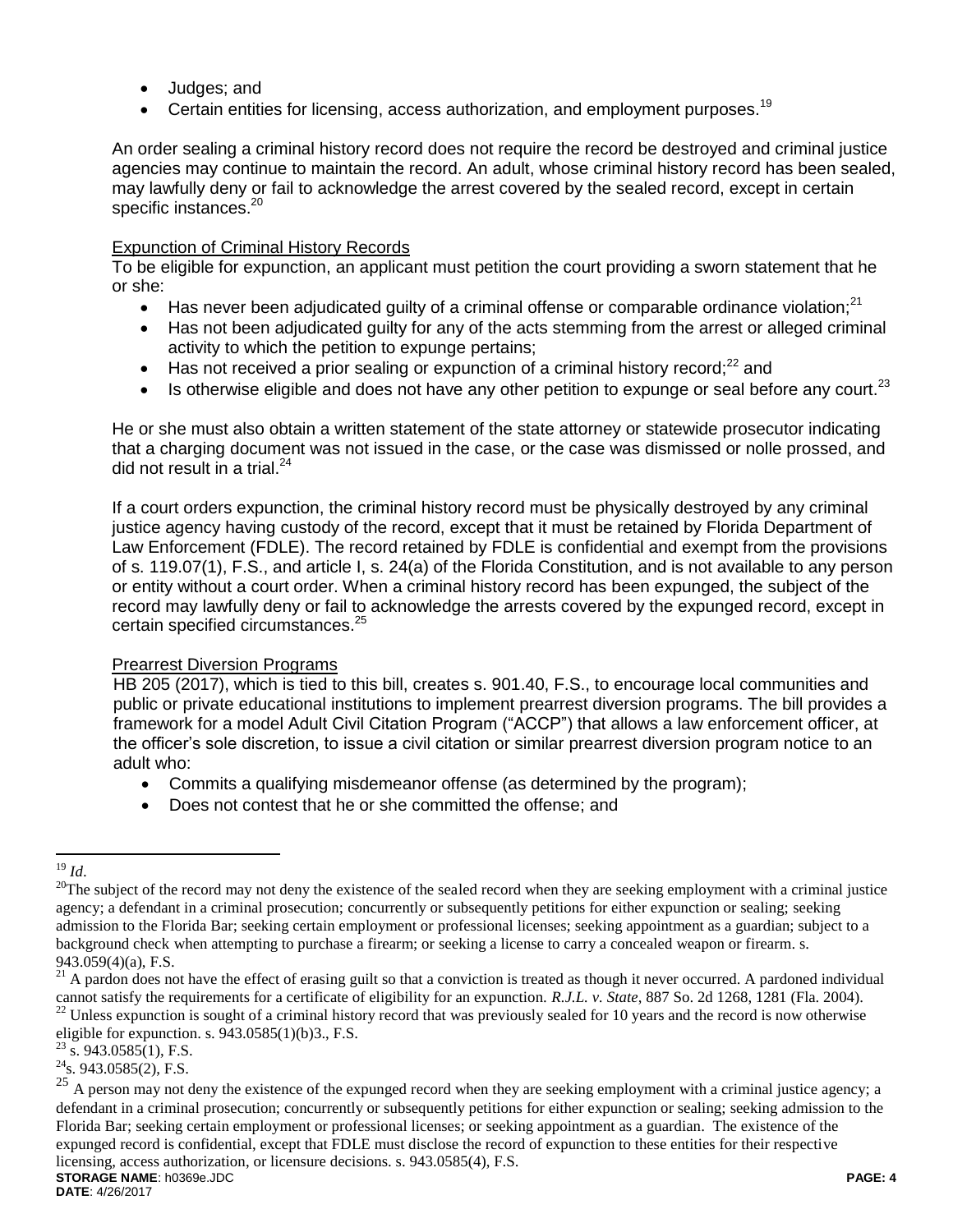Has not previously been arrested or previously received an adult civil citation or similar notice, unless the terms of the program allow otherwise.

The ACCP provides an adult with appropriate assessment, intervention, education, and behavioral health care services, while requiring them to complete community service hours and pay restitution. If the adult successfully completes the ACCP, an arrest record may not be associated with the offense.

Due to the prearrest nature of the programs, records held by a civil citation or similar prearrest diversion program are created before any arrest occurs and, thus, do not become part of the criminal history record system. As such, there is no ability to seal or expunge a civil citation or prearrest diversion program record. Instead, such records are subject to public disclosure because there is no public records exemption applicable under current Florida law.

## **Effect of the Bill as to Public Records Exemption for Adult Diversion Program Records**

The bill amends s. 901.40, F.S., to provide a public records exemption for the personal identifying information of an adult participating in a civil citation or prearrest diversion program. The exemption applies to the following individuals or entities before, on, or after the effective date of that exemption:

- A law enforcement agency;
- A program services provider;
- A clerk of the circuit court; or
- The entity operating an adult civil citation or prearrest diversion program.

The exemption does not apply to the personal identifying information of an adult who fails to complete the civil citation or prearrest diversion program.

The bill repeals the exemption on October 2, 2022, unless reviewed and saved from repeal by the Legislature, pursuant to the OGSR Act.

The bill provides a statement of public necessity as required by the State Constitution.<sup>26</sup> The statement includes the following findings:

- The Legislature finds that it is a public necessity that the personal identifying information of an adult participating in a civil citation or prearrest diversion program be exempt from s. 119.07(1), F.S., and Article I, s. 24(a) of the Florida Constitution.
- The exemption does not apply to the personal identifying information of an adult who fails to complete the civil citation or prearrest diversion program.
- The goal of such programs is to give a second chance to adults who commit misdemeanor offenses and allow them the opportunity to avoid having an arrest record.
- Such a goal would be defeated if the personal identifying information of such adults were not exempt from disclosure and would create negative consequences for these adults.
- If the public were able to obtain the personal identifying information of these adults, the disclosure might adversely impact the civil citation or prearrest diversion program.

This portion of the bill takes effect on the same date that HB 205 or similar legislation takes effect. HB 205 takes effect on July 1, 2017.

### **Effect of the Bill as to Public Records Exemption for Administratively Sealed Records**

HB 857 (2017), which is tied to this bill, creates s. 943.0586, F.S., allowing FDLE to administratively seal the criminal history record of a person upon notice by the clerk of the court that the state attorney declined prosecution, the case was dismissed or nolle prossed, or an acquittal or not guilty verdict was entered. This changes current law which requires a person to apply to the Florida Department of Law Enforcement ("FDLE") and pay a \$75 fee to seal such records. It also allows an unlimited number of administrative sealings by FDLE rather than one sealing and court approval.

 $\overline{a}$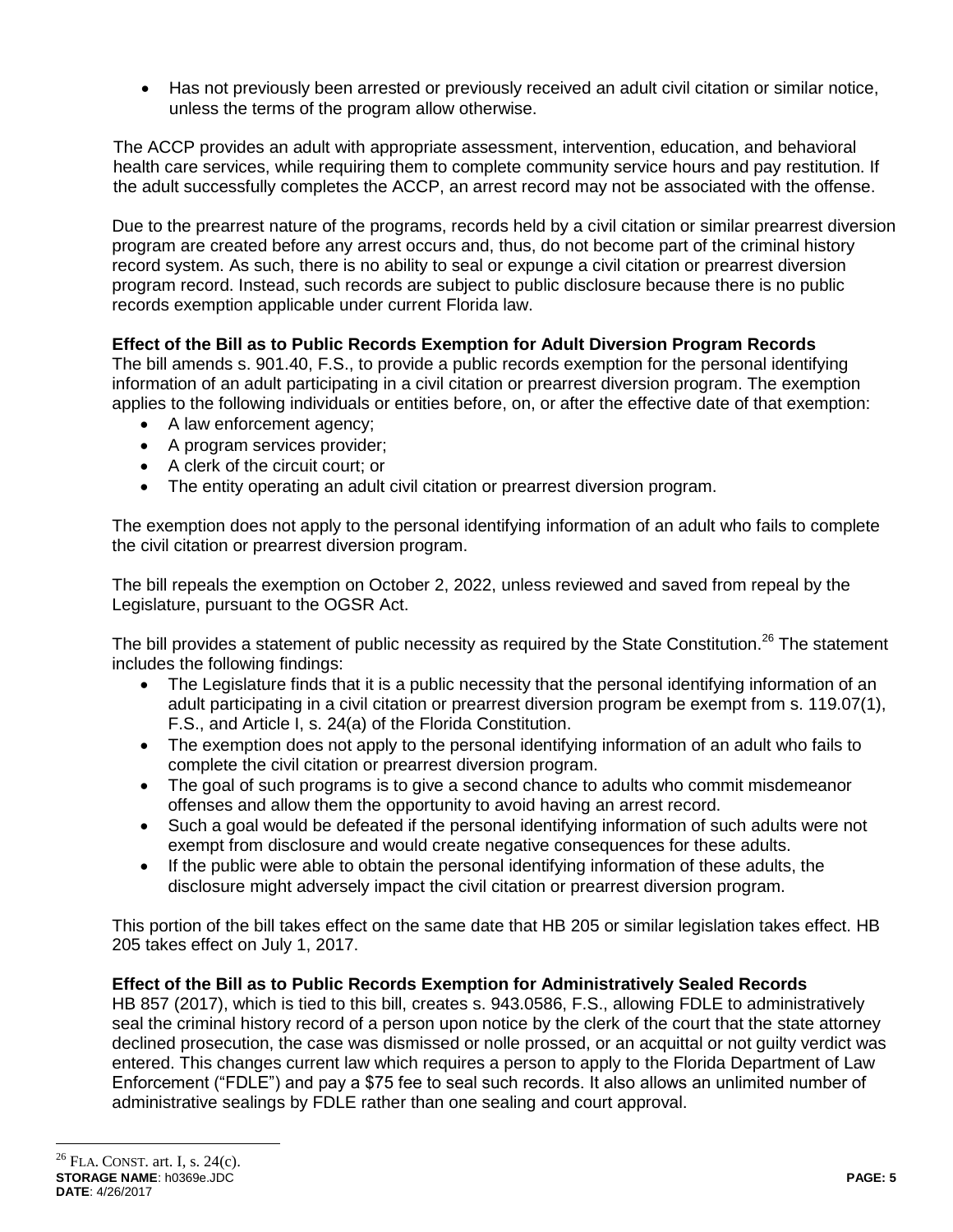The bill expands the public records exemption<sup>27</sup> in s. 943.059(4), F.S., to include records that are sealed administratively under s. 943.0586, F.S., as created by HB 857 (2017). The bill also provides that administratively sealing a record under s. 943.0586, F.S., has the same effect as sealing under s. 943.059, F.S.

The bill repeals the exemption on October 2, 2023, unless reviewed and saved from repeal by the Legislature, pursuant to the OGSR Act.

The bill provides a statement of public necessity as required by the State Constitution.<sup>28</sup> The statement includes the following findings:

- The Legislature finds that it is a public necessity that the criminal history records of a minor or an adult, which have been administratively sealed pursuant to s. 943.0586, F.S., be made confidential and exempt from s. 119.07(1), F.S., and Article I, s. 24(a) of the Florida Constitution.
- The presence of a criminal history record in an individual's past which has not been validated through a criminal proceeding can jeopardize a person's ability to obtain education, employment, and other achievements necessary in becoming a productive, contributing, selfsustaining member of society.
- Such negative consequences are unwarranted in cases in which the individual was not found to have committed the offense that is the subject of the sealed criminal history record.

This portion of the bill takes effect on July 1, 2018, and only if HB 857 or similar legislation is adopted in the same legislative session or an extension thereof and becomes law.

### B. SECTION DIRECTORY:

Section 1. Amends s. 901.40, F.S., relating to prearrest diversion programs, and provides a contingent effective date.

Section 2. Provides a public necessity statement and a contingent effective date.

Section 3. Amends s. 943.0586, F.S., as created by HB 857 (2017), relating to administrative sealing of criminal history records, and provides a contingent effective date.

Section 4. Amends s. 943.059, F.S., relating to court-ordered sealing of criminal history records, and provides a contingent effective date.

Section 5. Provides a public necessity statement and a contingent effective date.

Section 6. Provides an effective date of July 1, 2017 except as expressly provided in the bill.

# **II. FISCAL ANALYSIS & ECONOMIC IMPACT STATEMENT**

### A. FISCAL IMPACT ON STATE GOVERNMENT:

1. Revenues:

 $\overline{a}$ 

**STORAGE NAME**: h0369e.JDC **PAGE: 6**  $27$  There is a difference between records the Legislature designates as exempt from public records requirements and those the Legislature designates as confidential and exempt. A record classified as exempt from public disclosure may be disclosed under certain circumstances. *See WFTV, Inc. v. Sch. Bd. of Seminole*, 874 So. 2d 48 (Fla. 5th DCA 2004), *review denied*, 892 So. 2d 1015 (Fla. 2004); *City of Riviera Beach v. Barfield*, 642 So. 2d 1135 (Fla. 4th DCA 2004); and *Williams v. City of Minneola*, 575 So. 2d 687 (Fla. 5th DCA 1991). If the Legislature designates a record as confidential and exempt from public disclosure, the record may not be released by the custodian of public records to anyone other than the persons or entities specifically designated in statute.<br><sup>28</sup> Et A. CONET. ert. L. s. 24(c). FLA. CONST. art. I, s.  $24(c)$ .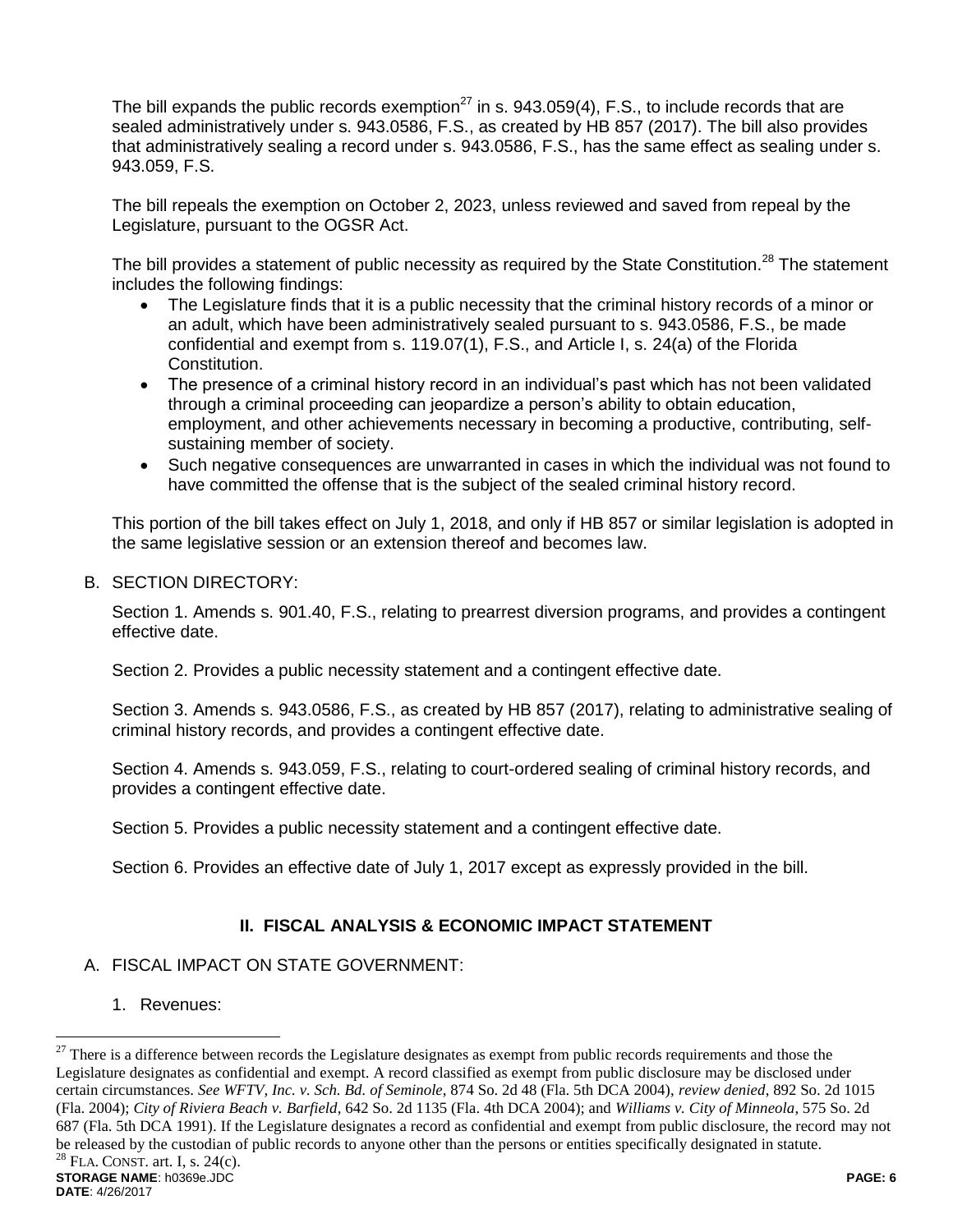The bill does not appear to have any impact on state revenues.

2. Expenditures:

*See* Fiscal Comments.

- B. FISCAL IMPACT ON LOCAL GOVERNMENTS:
	- 1. Revenues:

The bill does not appear to have any impact on local government revenues.

2. Expenditures:

*See* Fiscal Comments.

C. DIRECT ECONOMIC IMPACT ON PRIVATE SECTOR:

None.

D. FISCAL COMMENTS:

The bill could have a minimal impact on agencies because agency staff responsible for complying with public records requests may require training related to the creation of the public record exemption. In addition, agencies could incur costs associated with redacting the confidential and exempt information prior to releasing a record. The costs, however, would be absorbed by existing resources, as they are part of the day-to-day responsibilities of agencies.

# **III. COMMENTS**

# A. CONSTITUTIONAL ISSUES:

1. Applicability of Municipality/County Mandates Provision:

Not applicable. This bill does not appear to require counties or municipalities to spend funds or take action requiring the expenditures of funds; reduce the authority that counties or municipalities have to raise revenues in the aggregate; or reduce the percentage of state tax shared with counties or municipalities.

### 2. Other:

### Vote Requirement

Article I, s. 24(c) of the Florida Constitution requires a two-thirds vote of the members present and voting for final passage of a newly created or newly expanded public record or public meeting exemption. The bill creates a public record exemption; therefore, it requires a two-thirds vote for final passage.

### Public Necessity Statement

Article I, s. 24(c) of the Florida Constitution requires a public necessity statement for a newly created or expanded public record or public meeting exemption. The bill creates a public record exemption; therefore, it includes a public necessity statement.

### Breadth of Exemption

Article I, s. 24(c) of the Florida Constitution requires a newly created public record or public meeting exemption to be no broader than necessary to accomplish the stated purpose of the law. The bill creates a limited public record exemption for the personal identifying information of an adult who participates in a civil citation or similar prearrest diversion program which does not appear to be in